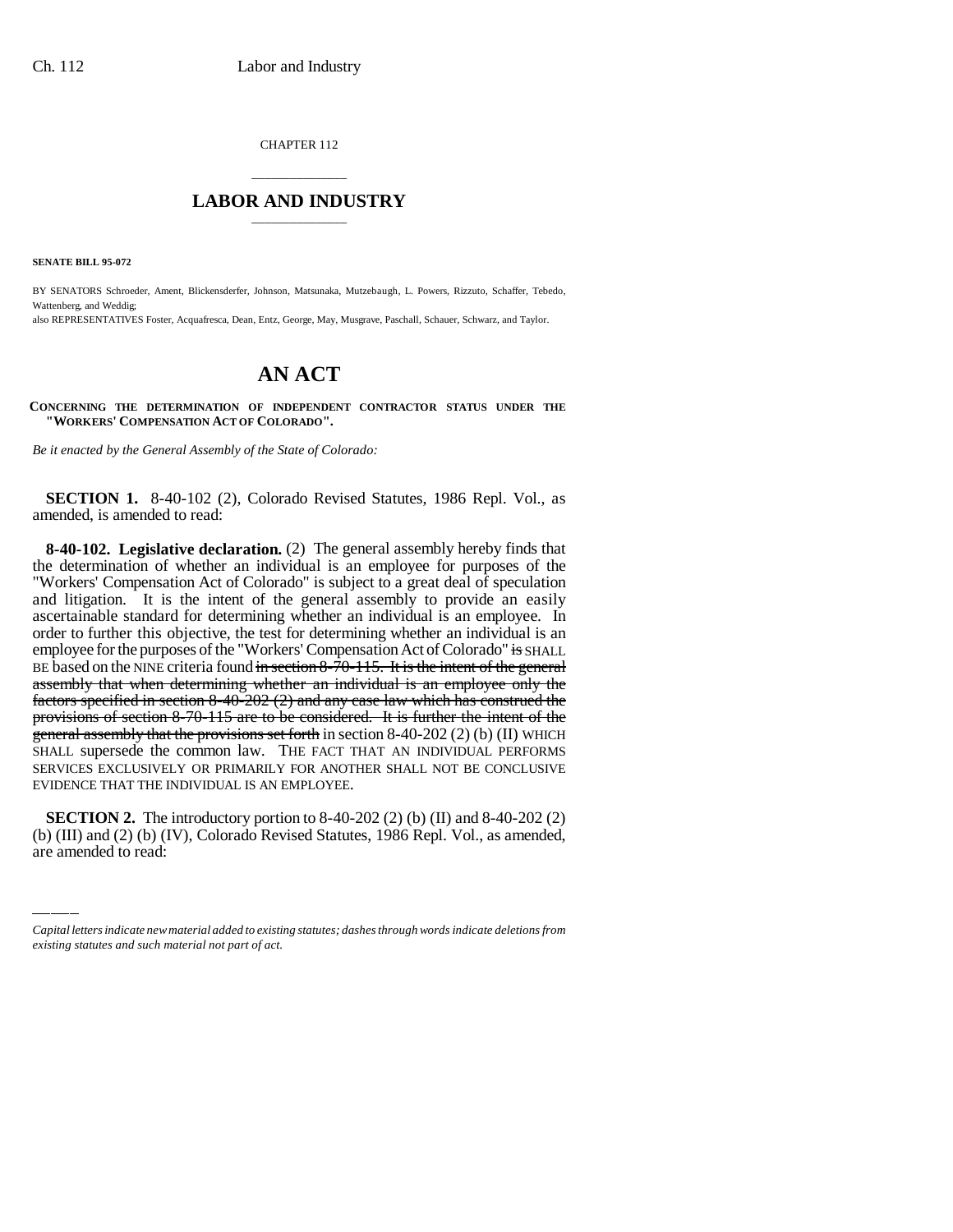### Labor and Industry Ch. 112

**8-40-202. Employee.** (2) (b) (II) To prove independence through a written document such document must have been signed by both parties and must show IT MUST BE SHOWN that the person for whom services are performed does not:

(III) A document may satisfy the requirements of this paragraph (b) if such document demonstrates by a preponderance of the evidence the existence of the factors listed in subparagraph (II) of this paragraph (b) as are appropriate to the parties' situation. THE EXISTENCE OF ANY ONE OF THESE FACTORS IS NOT CONCLUSIVE EVIDENCE THAT THE INDIVIDUAL IS AN EMPLOYEE.

(IV) If the parties use a written document pursuant to this paragraph (b), such document MUST BE SIGNED BY BOTH PARTIES AND may be the contract for performance of service or a separate document. Such document shall contain CREATE A REBUTTABLE PRESUMPTION OF AN INDEPENDENT CONTRACTOR RELATIONSHIP BETWEEN THE PARTIES WHERE SUCH DOCUMENT CONTAINS a disclosure, in type which is larger than the other provisions in the document or in boldface or underlined type, that the independent contractor is not entitled to workers' compensation benefits and that the independent contractor is obligated to pay federal and state income tax on any moneys earned pursuant to the contract relationship. All signatures on any such document must be duly notarized.

**SECTION 3.** 8-41-401 (1) and (3), Colorado Revised Statutes, 1986 Repl. Vol., as amended, are amended to read:

**8-41-401. Lessor contractor-out deemed employer - liability - recovery.** (1) Any person, company, or corporation operating or engaged in or conducting any business by leasing or contracting out any part or all of the work thereof to any lessee, sublessee, contractor, or subcontractor, irrespective of the number of employees engaged in such work, shall be construed to be an employer as defined in articles 40 to 47 of this title and shall be liable as provided in said articles to pay compensation for injury or death resulting therefrom to said lessees, sublessees, contractors, and subcontractors and their employees or employees' dependents; EXCEPT THAT NO SUCH PERSON, COMPANY, OR CORPORATION SHALL BE CONSTRUED TO BE AN EMPLOYER AND IS NOT LIABLE UNDER ARTICLES 40 TO 47 OF THIS TITLE IF SUCH LESSEE, SUBLESSEE, CONTRACTOR, OR SUBCONTRACTOR HAS COMPLIED WITH SECTION 8-40-202 (2) (b) RELATIVE TO SUCH WORK. The employer, before commencing said work, shall insure and keep insured against all liability as provided in said articles, and such lessee, sublessee, contractor, or subcontractor, as well as any employee thereof, shall be deemed employees as defined in said articles. The employer shall be entitled to recover the cost of such insurance from said lessee, sublessee, contractor, or subcontractor and may withhold and deduct the same from the contract price or any royalties or other money due, owing, or to become due said lessee, sublessee, contractor, or subcontractor.

(3) NOTWITHSTANDING ANY PROVISION OF THIS SECTION TO THE CONTRARY, any individual who is excluded from the definition of "employee" pursuant to section 8-40-202 (2) or who does not obtain coverage under a policy of workers' compensation insurance pursuant to section 8-40-302 (5), 8-41-202, or 8-44-102 shall not have any cause of action of any kind under articles 40 to 47 of this title. Nothing in this section shall be construed to restrict the right of any such individual to elect to proceed against a third party in accordance with the provisions of section